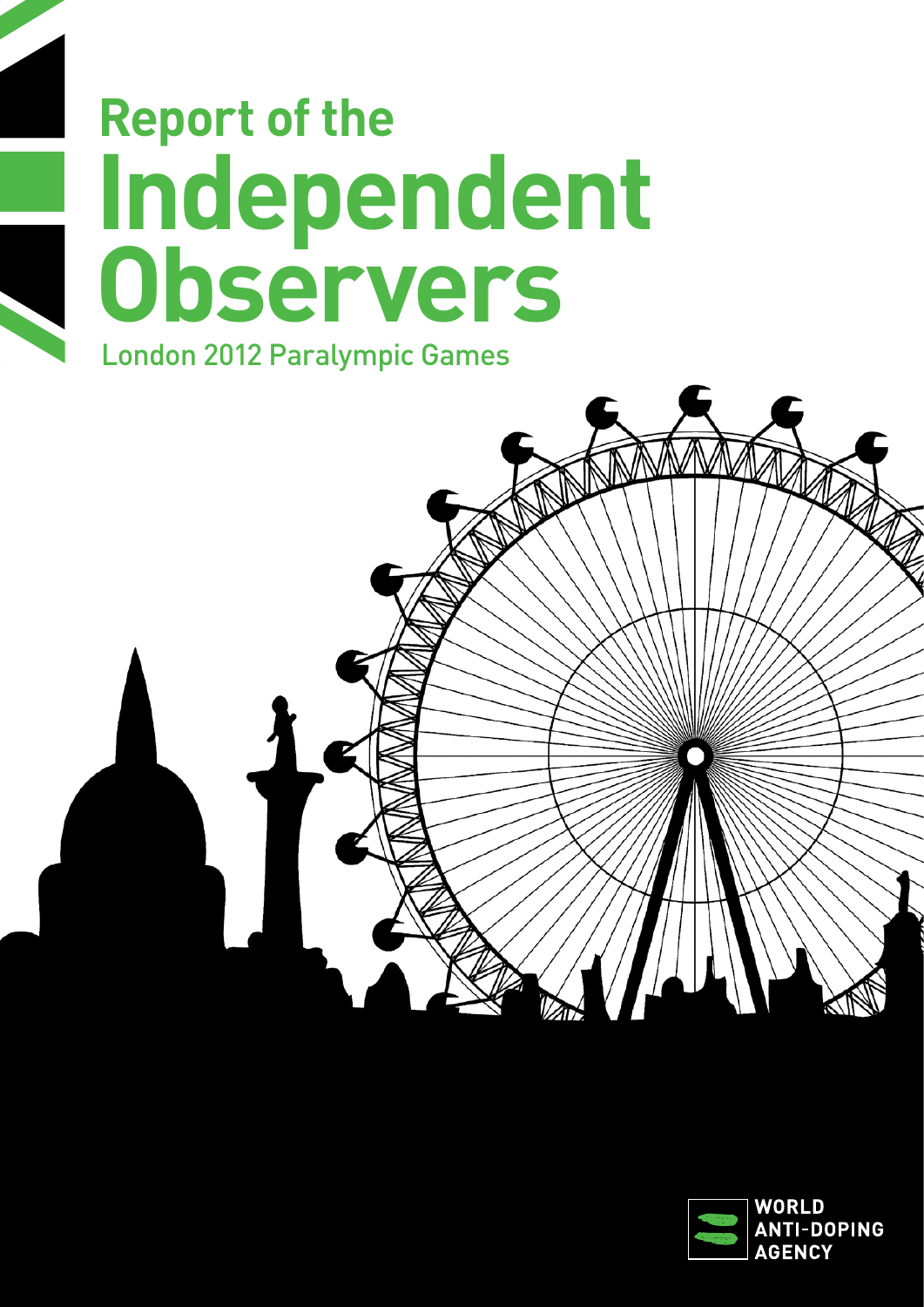#### **MAIN CONCLUSIONS**

The LOCOG doping control personnel was well trained and the overall picture was that the sample collection procedures were of very high quality.

IPC´s strategic distribution of samples between sports and disciplines was based upon a risk assessment and was therefore well thought through. 35% of samples were conducted out of competition and 15% of the total samples were blood samples. The outcome for IPC was a well considered basis for target selection of athletes.

IPC managed to run an effective doping control program thanks to combining high quality doping control procedures with a well prepared selection policy, and the use of new laboratory analytical methods. This enabled IPC to detect doping and thereby create better opportunities for clean athletes.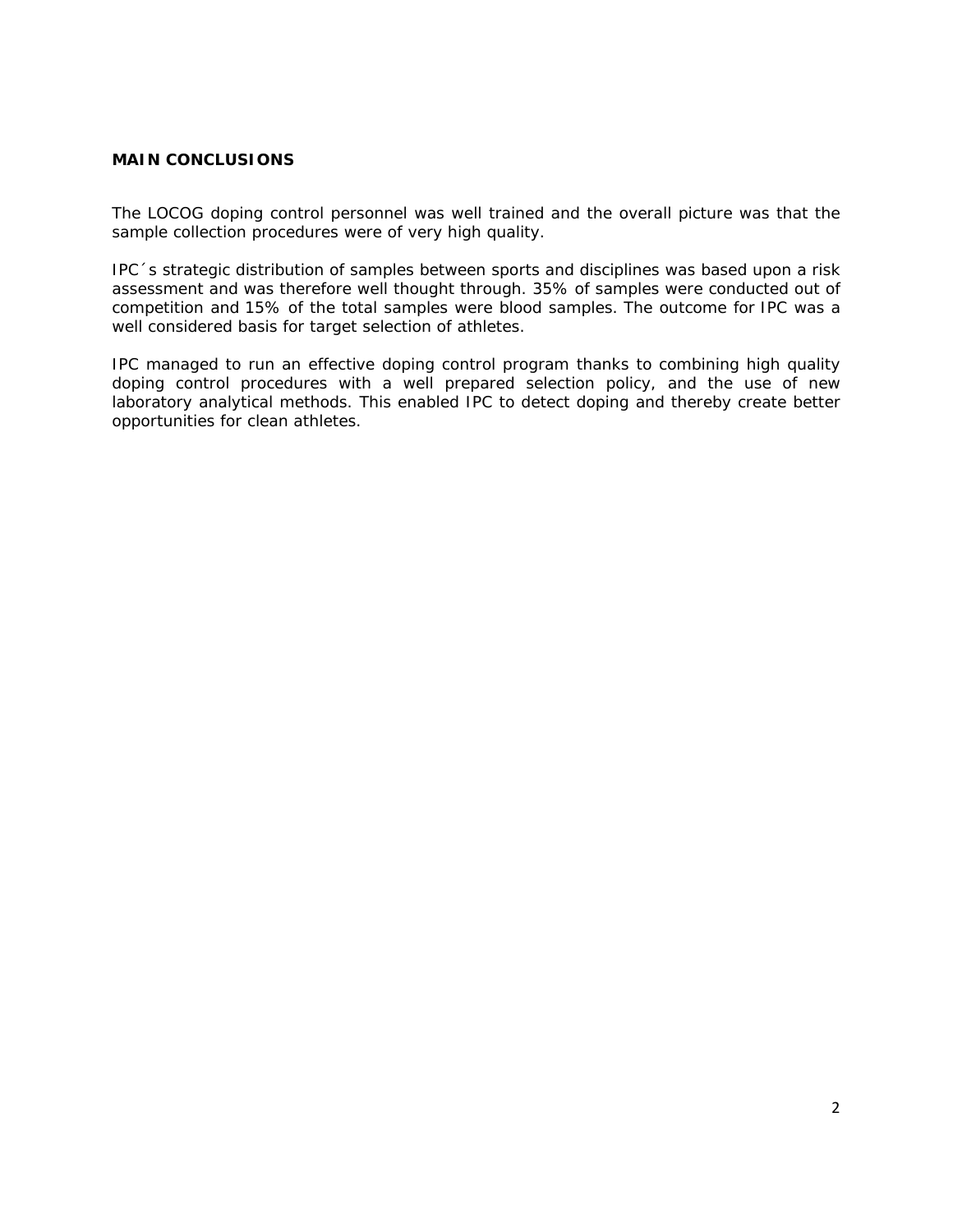#### **ACKNOWLEDGEMENTS**

The Independent Observers Team (IO Team) in London 2012 would like to specifically thank Dr Toni Pascual, Chair of the International Paralympic Committee (IPC) Anti-Doping Committee (ADC) and all its members, Dr Oriol Martinez, Chairperson of the IPC Medical Committee and its members, Dr Peter Van de Vliet, IPC Medical and Scientific Director, Ms Vanessa Webb, IPC Anti-doping Manager, Mr Jonathan Harris, the London 2012 Organizing Committee of the Olympic Games (LOCOG) Head of Anti Doping, and Mr Kevin Haynes, LOCOG Anti-Doping Deputy Manager and their staff, Richard Budgett, LOCOG Chief Medical Officer, and Professor David Cowan at the Drug Control Centre, King's College, London (the WADA accredited laboratory) all of whom afforded every cooperation to assist the Independent Observer's mission. A special thank you has also to be mentioned for all the Games Makers and volunteers who not only made these Paralympic Games possible but a great experience for all.

*The Independent Observer Team* 

*London 2012 Paralympic Games*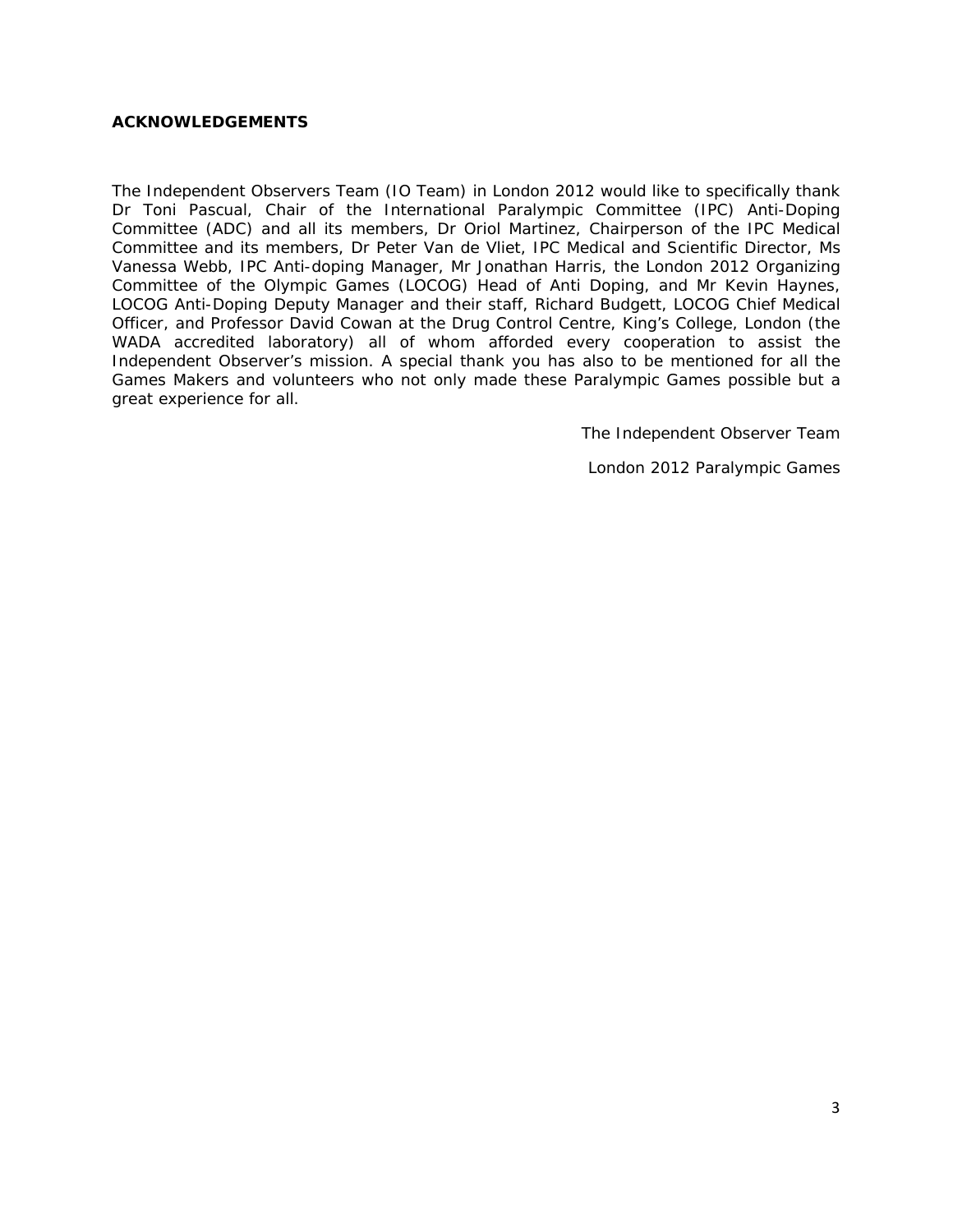| 1.             |  |
|----------------|--|
| 1.1            |  |
| 1.2            |  |
| 1.3            |  |
| 1.4            |  |
| 2.             |  |
| 3.             |  |
| 3.1            |  |
| 3.2            |  |
| 4.             |  |
| 4.1            |  |
| 4.2            |  |
| 4.3            |  |
| 4.4            |  |
| 4.5            |  |
| 4.6            |  |
| 5.             |  |
| 6.             |  |
| 7 <sub>1</sub> |  |

# **TABLE OF CONTENTS**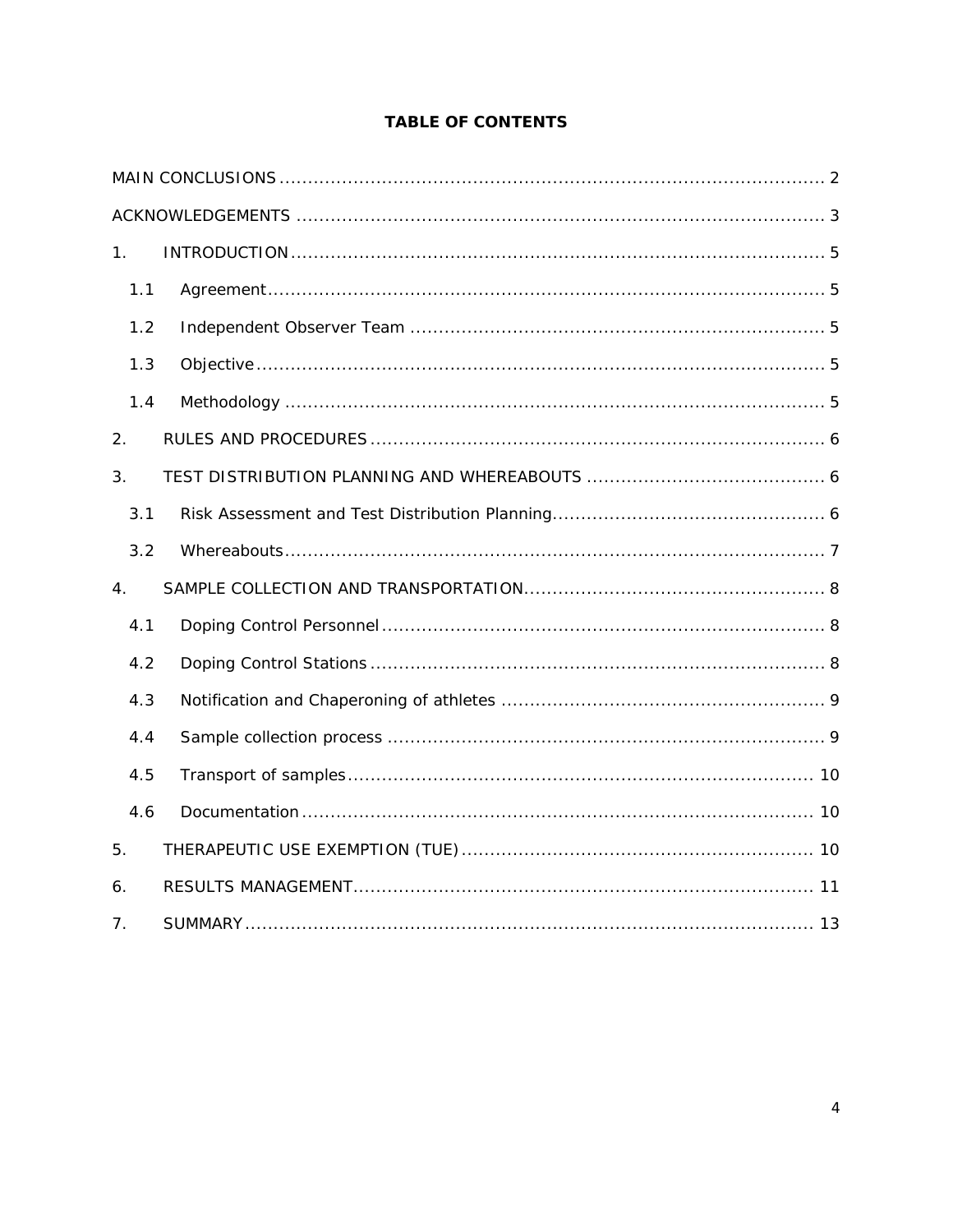# **1. INTRODUCTION**

The following report contains a summary of the Independent Observer (IO) Mission findings at the London 2012 Paralympic Games (the Games). It summarizes and underlines the strengths and areas for improvement of the anti-doping program which were shared with the International Paralympic Committee (IPC) and the London Organizing Committee (LOCOG) during the Games.

# *1.1 Agreement*

An agreement was signed between WADA and the IPC which outlined the framework of the IO mission and specifically included Test Distribution Planning (TDP); Selection of competitors; Notification for doping control (DC); Therapeutic Use Exemption (TUE) procedures; Sample collection procedures; Transport and chain of custody of samples and Result Management (RM) process including all hearings.

The period of the observation was from the date of the Opening Ceremony, namely 29 August 2012, until and including the day of the Closing Ceremony, 9 September 2012.

# *1.2 Independent Observer Team*

The IO Team was comprised of five individuals from various anti-doping backgrounds including National Anti-Doping Organizations (NADOs), an International Sport Federation (IF) and WADA, and also covered legal and medical expertise.

The WADA IO Team for the Games consisted of:

- Mr Anders Solheim Chief Executive Officer, Anti-Doping Norway (Norway) IO Team Chair;
- Dr David Julien Manager, Program Development, WADA (Canada) IO Team Manager;
- Mrs Urvasi Naidoo Chief Executive Officer, International Federation of Netball Associations (Great Britain);
- Dr Michael Petrou President, Cyprus Anti-doping Authority (Cyprus); and
- Ms Laetitia Zumbrunnen Manager, International Federation Relations, WADA (Switzerland).

### *1.3 Objective*

The IO program in London aimed to ensure that procedures followed during doping controls were compliant with the World Anti-Doping Code, fair and unbiased, leading to greater athlete and public confidence in the process. The task of the IO was to observe the different phases of the doping control process in a neutral and unbiased manner, to verify that appropriate procedures were followed and to provide their observations and recommendations in interim reports to the IPC and a final public report.

### *1.4 Methodology*

The IO Team observed all Doping Control Stations (DCS) and the testing processes across all venues including the Athlete Village for a total of 45 sample collection sessions.

The Chair of the IO Team met daily with the IPC ADC, the IPC Management Team, and senior management members of the LOCOG Anti-Doping Team. The observations and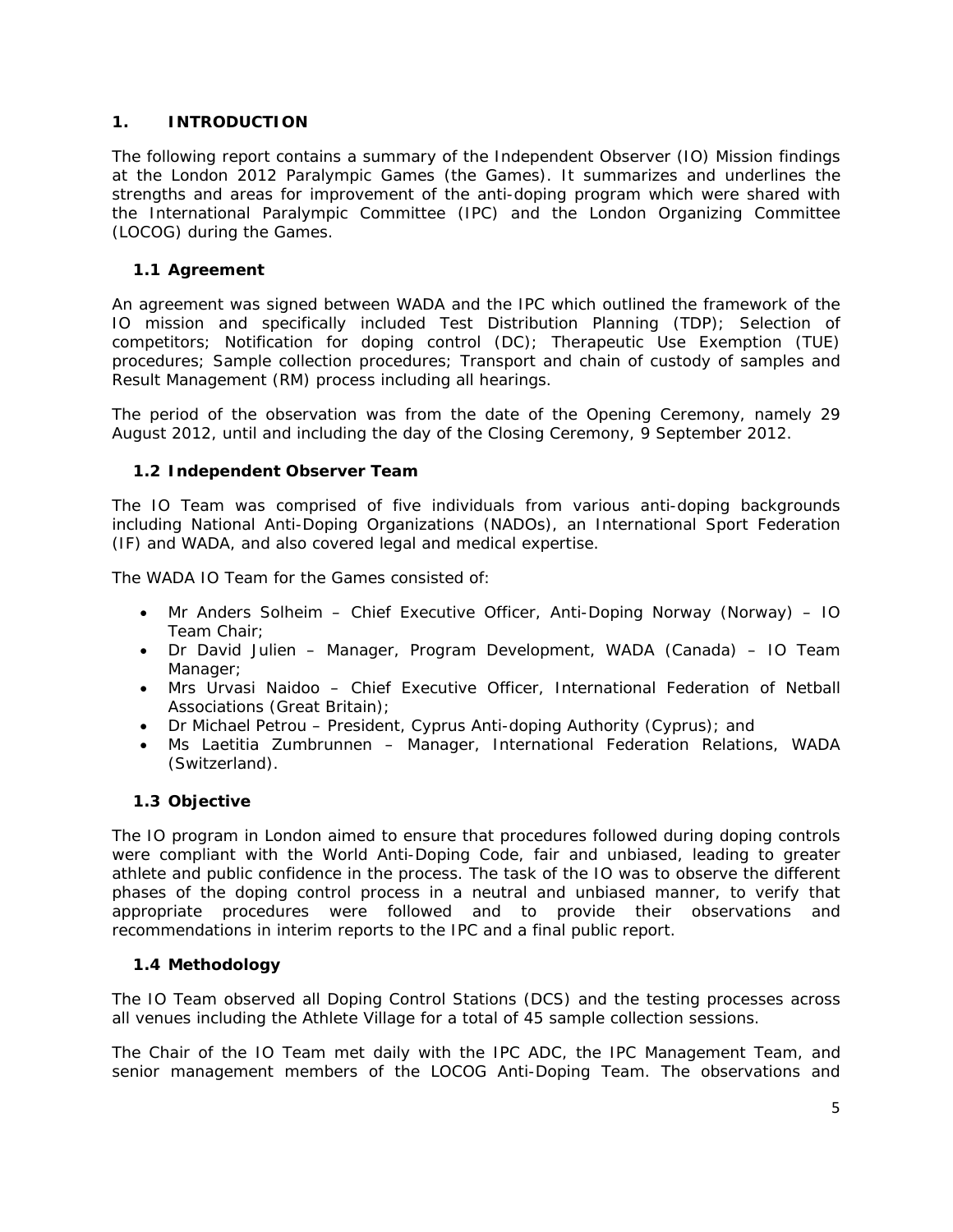recommendations of the IO Team were presented at the daily meeting and then confirmed in writing. Further meetings took place to examine specific issues such as the TDP, TUEs and whereabouts.

The IO Team visited the Doping Control Command Centre (DCCC), the "Hub" (a sorting station in Chigwell which received and distributed the samples and paperwork) and the WADA accredited laboratory. The IO Team was also present at all anti-doping hearings that took place during the Games.

### **2. RULES AND PROCEDURES**

The rules and procedures in place for DC during these Games were contained in the IPC Anti-Doping Code, the Doping Control Guide for the London 2012 Paralympic Games (Guide) and the Doping Control Manual produced by LOCOG (Manual). The IO Team observed that the World Anti-Doping Code definition of in-competition testing (ICT) and out-of-competition testing (OOCT) was maintained in the IPC Anti-Doping Code and applied during the Games.

#### **Recommendation**

 $\triangleright$  IPC should consider having an appendix to its Anti-Doping Code which would formalize the specific rules and procedures for the Games period. (This recommendation also applies to Results Management - see below).

# **3. TEST DISTRIBUTION PLANNING AND WHEREABOUTS**

### *3.1 Risk Assessment and Test Distribution Planning*

The Games involved 11 days of competition across 19 competition venues (some hosting multiple sports and some outside of London). The Games included 503 gold medal sessions including a total of 4,250 athletes. The anti-doping program ran from the date of the opening of the Athlete Village, 22 August 2012, through to the end of the day of the Closing Ceremony, the 9 September 2012.

The IO Team met with the IPC ADC which determined the TDP. Details were obtained on the total number of planned tests (1200 plus potentially an additional 50) with an ICT/OOCT ratio of 730/470. 15% of which were to be blood tests.

The IPC representatives gave a comprehensive rationale for the split of the urine and blood samples, both in-competition and out-of-competition. Further, the IPC gave a detailed rationale for the split between sports and disciplines, and also the selection of athletes in the OOCT program.

The IO Team was advised that, out of 470 OOC tests, only 11 OOC tests would be collected after the Opening Ceremony and during the remainder of the Games (98% having been completed before the Opening of the Games). This could have given athletes and delegations the impression that OOCT ended at the Opening Ceremony.

The IO Team also observed that there was limited contact with the NADOs and the IFs on intelligence sharing before the Games, With the exception of a few instances. Obtaining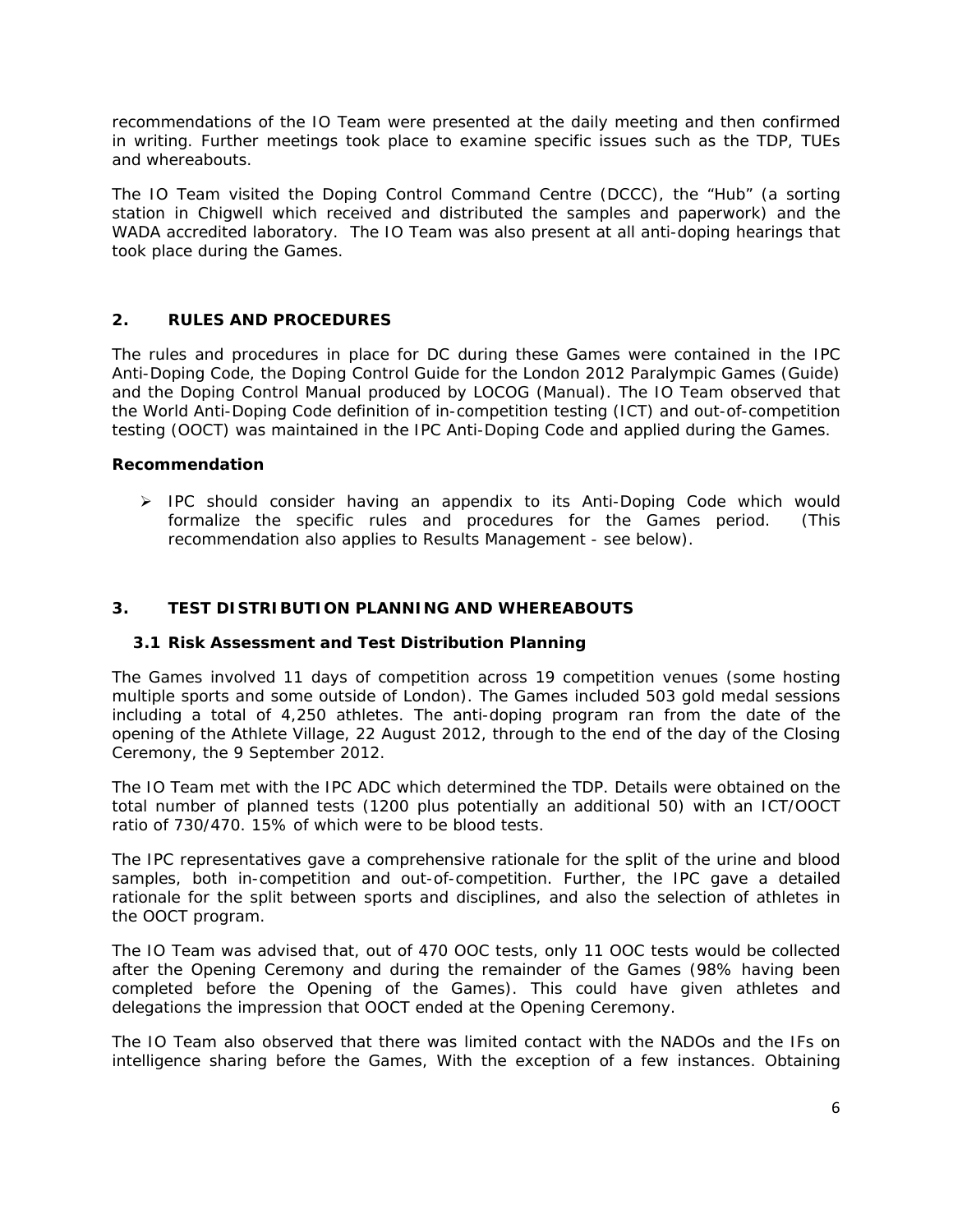such intelligence could have provided for better planning for target testing both incompetition and out-of-competition.

The IO Team was informed that no alcohol testing was planned during the Games.

#### **Recommendations**

- > IPC should consider extending the OOCT program throughout the period of the Games, when athletes' arrival schedules or competition calendars so require, in accordance with its own definition of OOCT, so as to assist the detection of doping and to act as a further deterrent to athletes.
- > The IO Team strongly encourages the IPC to consider contacting Anti-Doping Organizations (ADOs) such as NADOs and IFs to share information and collect data, but also to impress upon them the importance of focusing on athletes with a disability all year round.
- $\triangleright$  IPC should consider including alcohol testing for those sports where it is prohibited.

#### *3.2 Whereabouts*

The IPC ADC provided information about their requirements for whereabouts during the Games period (22 August to 9 September) in order to be able to locate the athletes for OOCT. The IPC's whereabouts requirements were limited to arrival and departure times as well as rooming lists from the delegations during the Games. A number of delegations had to be reminded about their obligation to submit whereabouts.

Further, the IPC had delegated to LOCOG to use their best possible methods to find the athletes based on the information mentioned above. However the IPC did not require LOCOG to use ADAMS (Anti-Doping Administration & Management System) to get further information when needed. ADAMS had not been used by LOCOG during the period of the Games for this specific purpose.

During the Games the IO Team became aware of and observed a few situations where some athletes had only been located after several attempts for OOCT based on the delegations' rooming lists.

The "IPC Overview" section of the Guide covers whereabouts. This section states that the IPC requests all National Paralympic Committees (NPCs) to *"ensure that athletes who are nominated to the IPC/IF/national registered testing pool (RTP) have provided accurate and detailed whereabouts information to the respective ADO".* Further it is stated that "*in the event that the information received from the NPCs is incomplete, or when NPCs refrain from sharing the information with the IPC and LOCOG, the IPC has the right to ask the NPC to ask for more detailed whereabouts information […] through ADAMS"*.

The IO Team acknowledges that a) looking for athletes based on the rooming lists is more practical and b) managing detailed whereabouts for all athletes present at the Games is a considerable task. However, our intention is to ensure that RTP athletes maintain their obligation of submitting detailed whereabouts (including the 60-minute time slot) during the period of the Games as described in the International Standard for Testing (IST) Article 11.3 *Whereabouts Filing Requirements* and that this information should be used when required.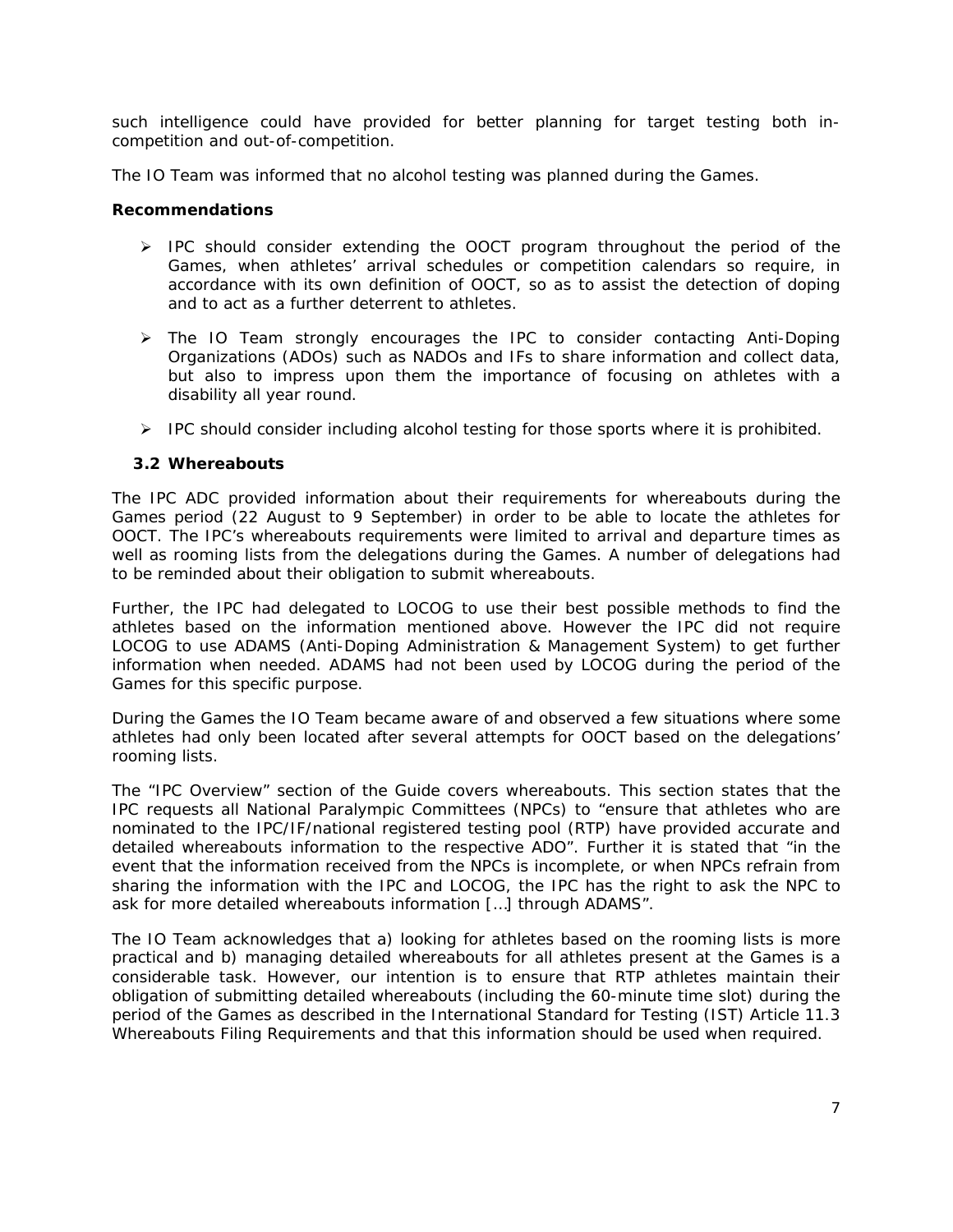### **Recommendations**

- $\triangleright$  IPC should encourage all NPCs and/or athletes to comply with the whereabouts requirements in accordance with the IST.
- $\triangleright$  On occasions when athletes are not identified for OOCT in accordance with the provided rooming lists or when the rooming lists are not accurate and/or incomplete (athletes missing), the IO Team suggests to the IPC to first check whether this athlete is already in a RTP and had previously delivered whereabouts, and secondly to use its right to ask the NPC and/or athlete to provide detailed whereabouts in ADAMS.

The IO Team would like to point out that similar issues have been raised in previous Games, for example as outlined in the Vancouver 2010 WADA IO Report (p. 7).

### **4. SAMPLE COLLECTION AND TRANSPORTATION**

### *4.1 Doping Control Personnel*

The IO Team observed Doping Control Station Managers (DCSMs), Doping Control Officers (DCOs) and Blood Collection Officers (BCOs) and chaperones carrying out their responsibilities during the Games. The IO Team also attended a training workshop specifically designed for the Games informing the doping control personnel about modifications to the anti-doping procedures for athletes with disabilities.

The overriding impression was that DC personnel were well trained. In many cases the IO Team observed that the DCSMs were capable of resolving minor irregularities made by their personnel. The IO Team noted and appreciated that DCOs had been recruited from around the world and thus provided a diverse anti-doping workforce.

### *4.2 Doping Control Stations*

The size, location and accessibility of the DCSs were appropriate for the testing conducted during the Games. The DCSs were very well organized and were well equipped. The equipment used met the requirements for sample collection equipment in accordance with the IST.

Anti-doping educational resources such as the "Doping Control Procedures in Brief" or the "Win Clean" flyers prepared by LOCOG and United Kingdom Anti-Doping (UKAD) respectively were present in the waiting areas of some DCSs. In some DCSs, the "Doping Control Procedures in Brief", which shows the different steps of the DC procedures, could also be found inside the processing room. However, this was not available at all times and in all venues.

#### **Recommendation**

 $\triangleright$  IPC should take advantage of the Games as an opportunity to provide even more education material to athletes and athlete support personnel in the DCSs.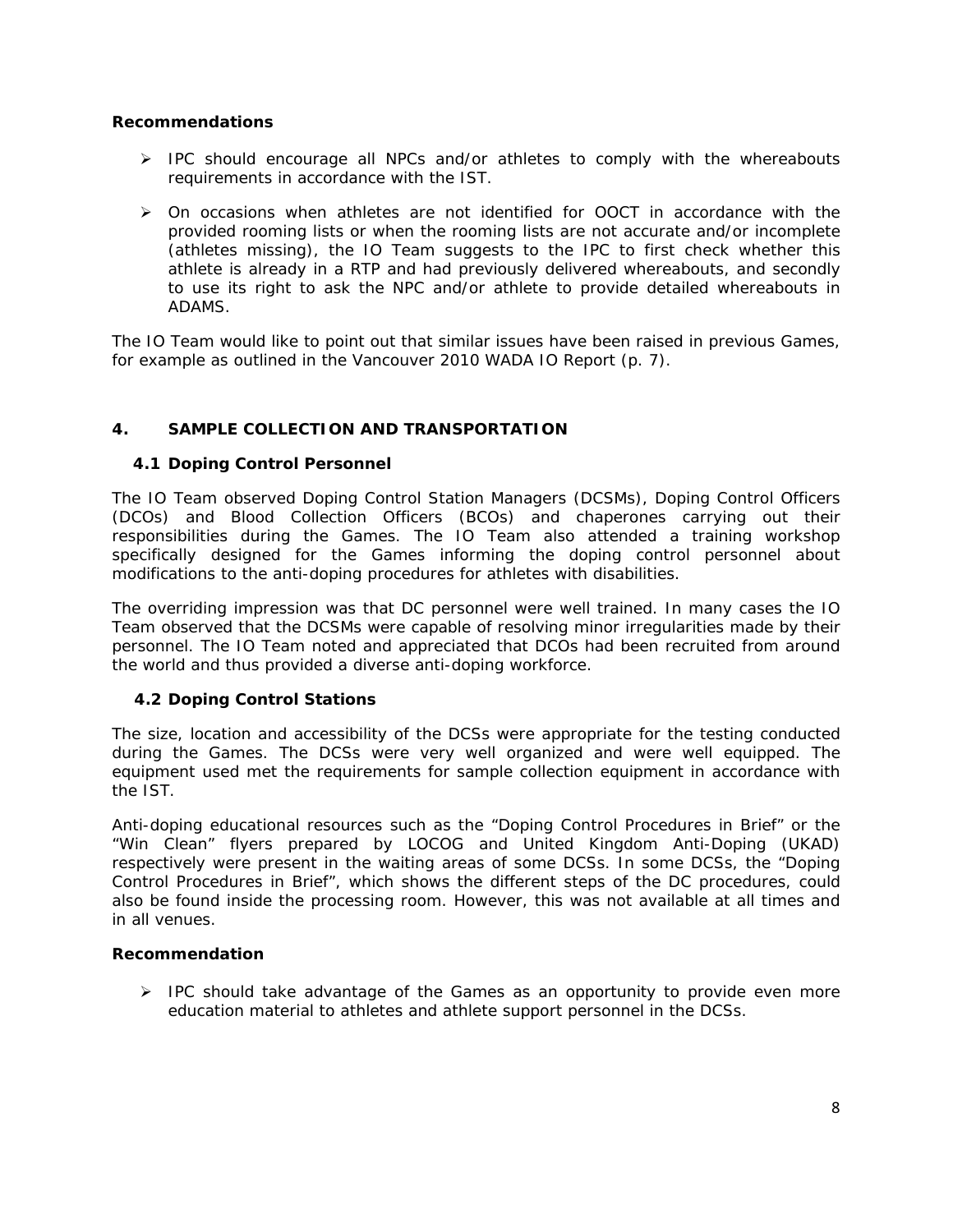# *4.3 Notification and Chaperoning of athletes*

Notifications, which were carried out in accordance with the IST, were observed incompetition at all venues and out-of-competition at the Athlete Village. However, the IO Team observed, on several occasions, delayed verbal notifications post competition. Furthermore, on some occasions, written notifications could have been completed at an earlier point in the process. This matter was raised with the IPC during the Games and an improvement was observed.

The IO Team noticed that the issue of explaining rights and responsibilities was not always properly addressed. This was raised with the IPC and improvement was observed. The IO Team also noticed, on some occasions, that the chaperones were not observing athletes at all times after notification.

### **Recommendations**

- $\triangleright$  IPC should ensure that chaperones complete the notification, both verbal and written, as soon as possible without delays.
- $\triangleright$  IPC should ensure that athletes are informed of their rights and responsibilities by chaperones and ensure that this requirement is not overlooked during the notification process.
- $\triangleright$  IPC should ensure that chaperones remain focused on the athlete at all times so that constant observation is maintained.

### *4.4 Sample collection process*

The IO Team's overall impression was that the sample collection procedures observed were excellent for both urine and blood. DCOs and BCOs were very polite, professional and efficient.

The IO Team observed that the way in which some DCOs asked whether the athlete wished to declare a valid TUE during the completion of the Doping Control Forms (DCF) caused confusion. It was observed by the IO Team that, during the sample collection session, athletes were invited to write down their medications and comments in their own language on the DCF despite the presence of an interpreter. Therefore, there were some DCFs with writing in Arabic, Chinese, Japanese, Russian, etc. This issue was raised with the IPC. The IO Team observed during several hearings that the medications declared on the DCF had not been translated and the hearing panel had to ask the athlete representative/translator to translate this. This was changed during the course of the Games so that the IPC were translating the information necessary prior to the hearings.

#### **Recommendations**

- FIPC should review whether the question of TUE declaration on the DCF is necessary as the information should already be available to them, ideally through ADAMS.
- $\triangleright$  IPC should ensure that there is a process in place for translating specific information written on DCFs when required (e.g. for hearings).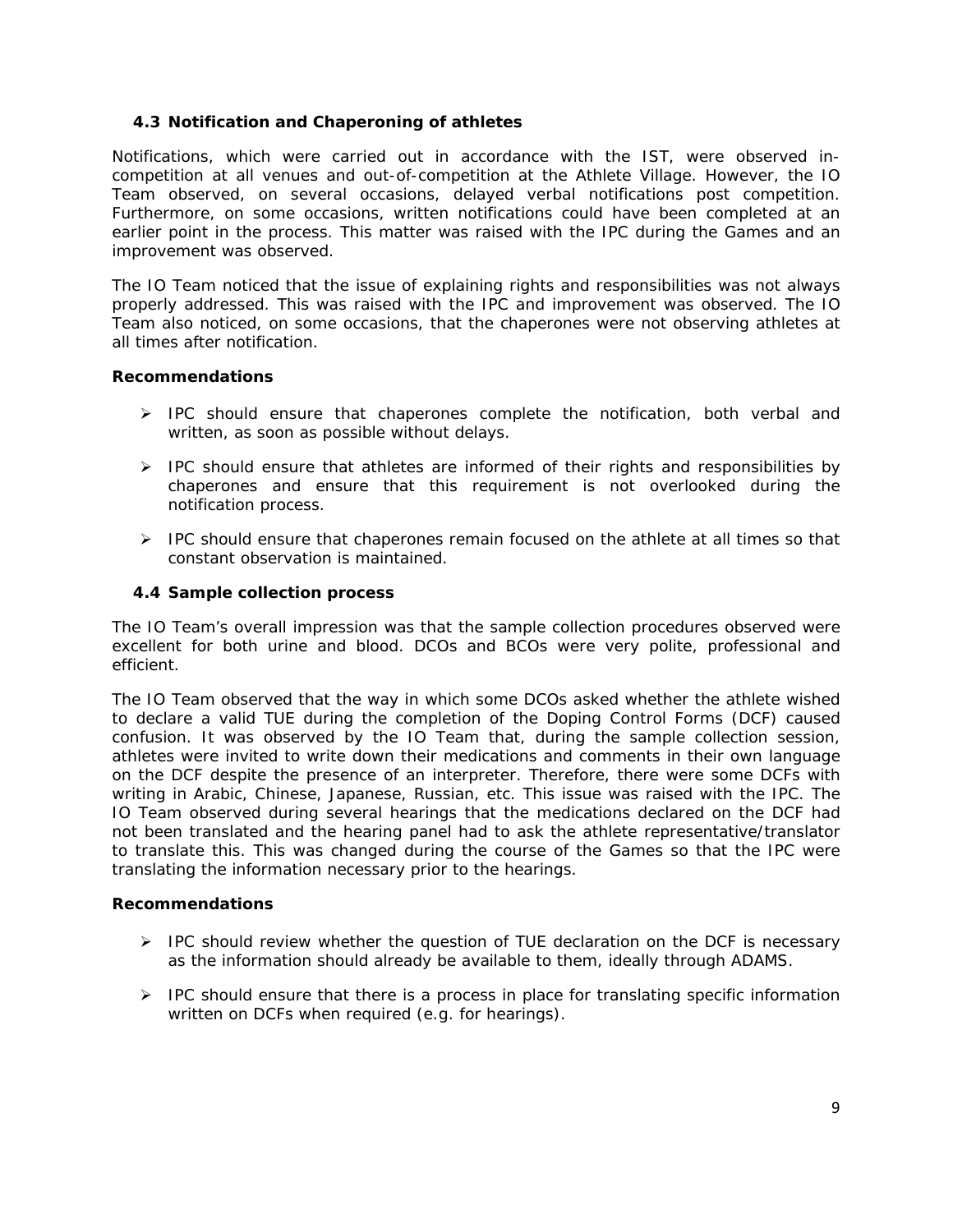# *4.5 Transport of samples*

After sample collection was complete, it was observed on several occasions in the DCS that the samples were stored in the transportation box instead of the refrigerator. Whilst the storage of samples in a refrigerator is not mandatory as per the IST, it was however indicated as a clear procedure in the Manual (Article 6.1) and the Guide (Article 6.2), presumably for security reasons, as the refrigerator was lockable. This was identified to the IPC and improvement was observed.

All samples were picked-up from each venue by a courier company contracted by LOCOG and transported to the company's "Hub". Samples were then taken from the Hub to the accredited Laboratory twice a day.

The IO Team monitored the time from sample collection until their arrival at the Laboratory and no delays were observed. In addition, the IO Team noted that the samples were transported in the required temperature and that no significant temperature variations were recorded.

# *4.6 Documentation*

The DCF had been tailored specifically for the Paralympics. For example, a section was included to enable "modifications to the procedure" to be recorded.

All DCFs were reviewed by DCCC staff. The IO Team observed rigorous procedures in place and this, paired with qualified staff, proved to be a highly professional way of dealing with the documentation.

# **5. THERAPEUTIC USE EXEMPTION (TUE)**

The IPC Guide states that "*IPC will require the respective NPC to have a copy of the TUE Certificate available*" and "*copies of the TUE Certificates have to be handed in at the IPC Medical & Scientific Department Offices in the Paralympic Village Polyclinic upon arrival of the Delegation in London*". The IO Team observed that only a limited number of NPCs and delegations had fulfilled this obligation.

Although the IPC applies the principle of mutual recognition, the IO Team noted that TUEs granted by other ADOs were not systematically reviewed by the IPC. The IO Team was advised that this was because the IPC had no jurisdiction to appeal these decisions. However, according to Article 4.4.3 of the IPC ADC, the IPC does retain the right to review the granting or denial of any TUE and inform WADA if they have any concerns about any TUEs granted prior to the Games.

The IO Team reviewed certain TUE Certificates granted by the IPC Medical Committee prior to the Games and found that, in some cases, the TUE had been granted for a longer period and/or for a higher dose than requested by the athlete. Further, the IO Team observed that in some cases a TUE had been granted without supporting medical information on file or where medical information was in another language and had not been translated.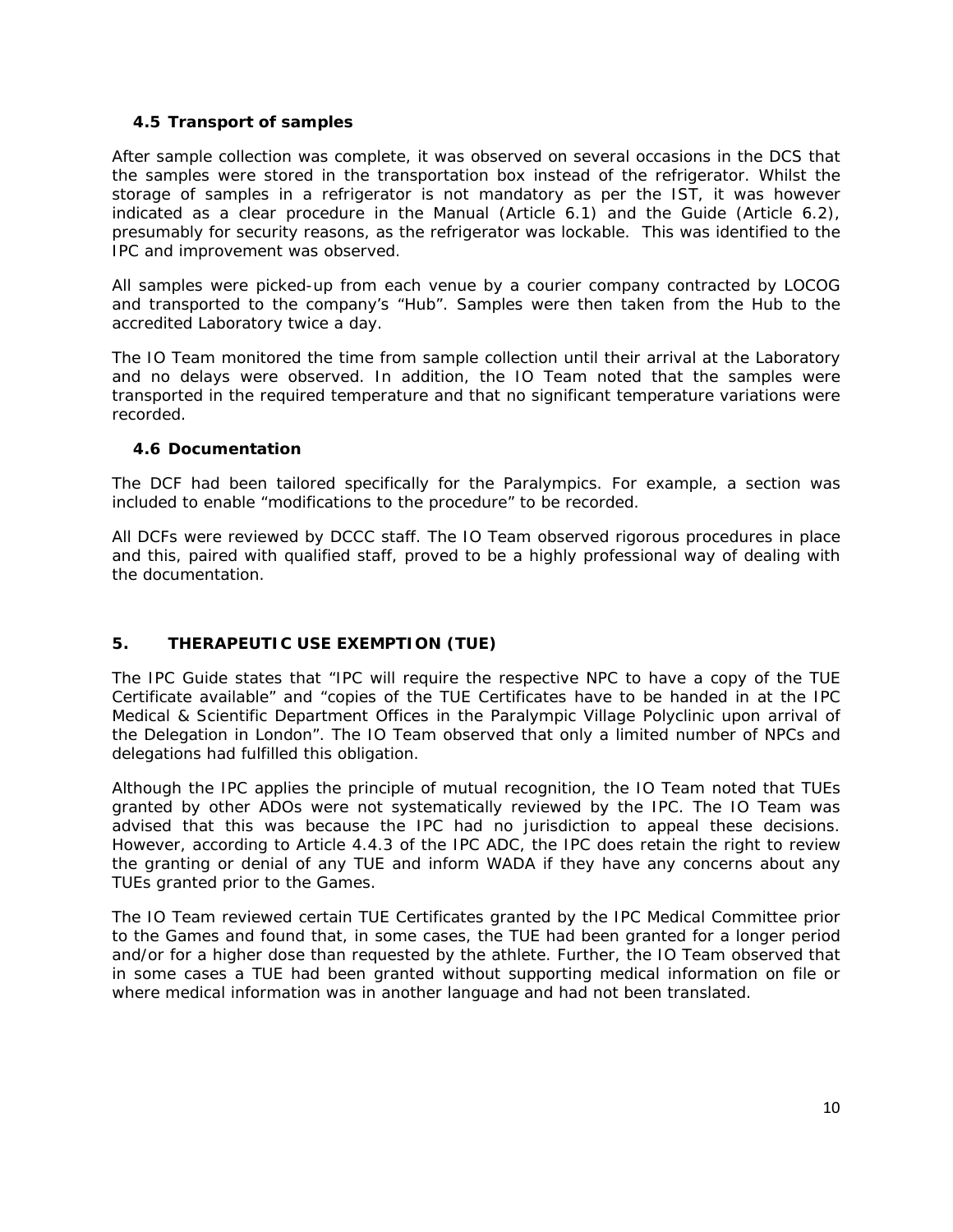#### **Recommendations**

- $\triangleright$  The IPC should ensure that its members respect its rules and quidelines regarding the collection of granted TUE Certificates from all delegations. Should a delegation not have any Certificates, a formal declaration should be submitted stating this fact.
- The IPC anti-doping program could benefit from a more systematic review of all TUE decisions granted prior to the Games.
- $\triangleright$  The IPC should ensure that TUEs only be granted for the period of treatment and the dose requested by the athlete and not for a longer period and/or higher dose.
- $\triangleright$  The IPC should ensure that TUE applications include a comprehensive medical history and that the results of all examinations and laboratory investigations relevant to the application be translated in English (as indicated on the IPC TUE Application Form).

### **6. RESULTS MANAGEMENT**

During their mandate in London, the IO Team noted six Adverse Analytical Findings (AAFs). Four resulted in hearings observed by the IO Team, one was closed after the initial review showed a valid TUE, and one was granted a retroactive emergency TUE. All processes were closely followed by the IO Team through examination of the necessary correspondence and documents related to the cases and attendance of the actual hearings.

Based upon the observations collected during four different hearings and the dialogue initiated with the IPC ADC, the IO Team has raised the following issues:

- The IO Team was concerned that the athletes were not able to present their case directly to the decision body (i.e. IPC Governing Board) during the process, but to a hearing panel which recommended a decision to the Governing Board (IPC Code 8.5.2).
- The IO Team observed that one athlete was asked to leave the room during his hearing to allow the hearing panel to question his delegation about possible links between the case and a second one implying the same substance, country and coaching staff. The IO Team considers that denying the athlete the right to be present throughout his own hearing could constitute a violation of the athlete's rights to a fair hearing.
- The IPC Rules are declared in-line with the WADA Code and state that mandatory provisional suspensions apply for non-specified substances and that optional provisional suspensions apply for specified substances (Article 7.5). However, the IPC "*I tested positive*" flyer, which aims to provide athletes with information and guidance in case they are tested positive, states that "*The IPC will normally impose a Provisional Suspension on you from the moment of notification until there is a final decision about your possible anti-doping rule violation*". It was later reinforced by the IPC ADC that this is 'normally' done for all type of substances unless fairness requires otherwise.
- In the final written decision given to the athletes there was no reference to their right of appeal.
- The IO Team has concerns about the impartiality of the hearing panel taking into consideration that the hearing panel consists exclusively of IPC ADC members. According to IPC ADC Terms of Reference, the function of the ADC is to "assist with the establishment of policies, guidelines and procedures with respect to the fight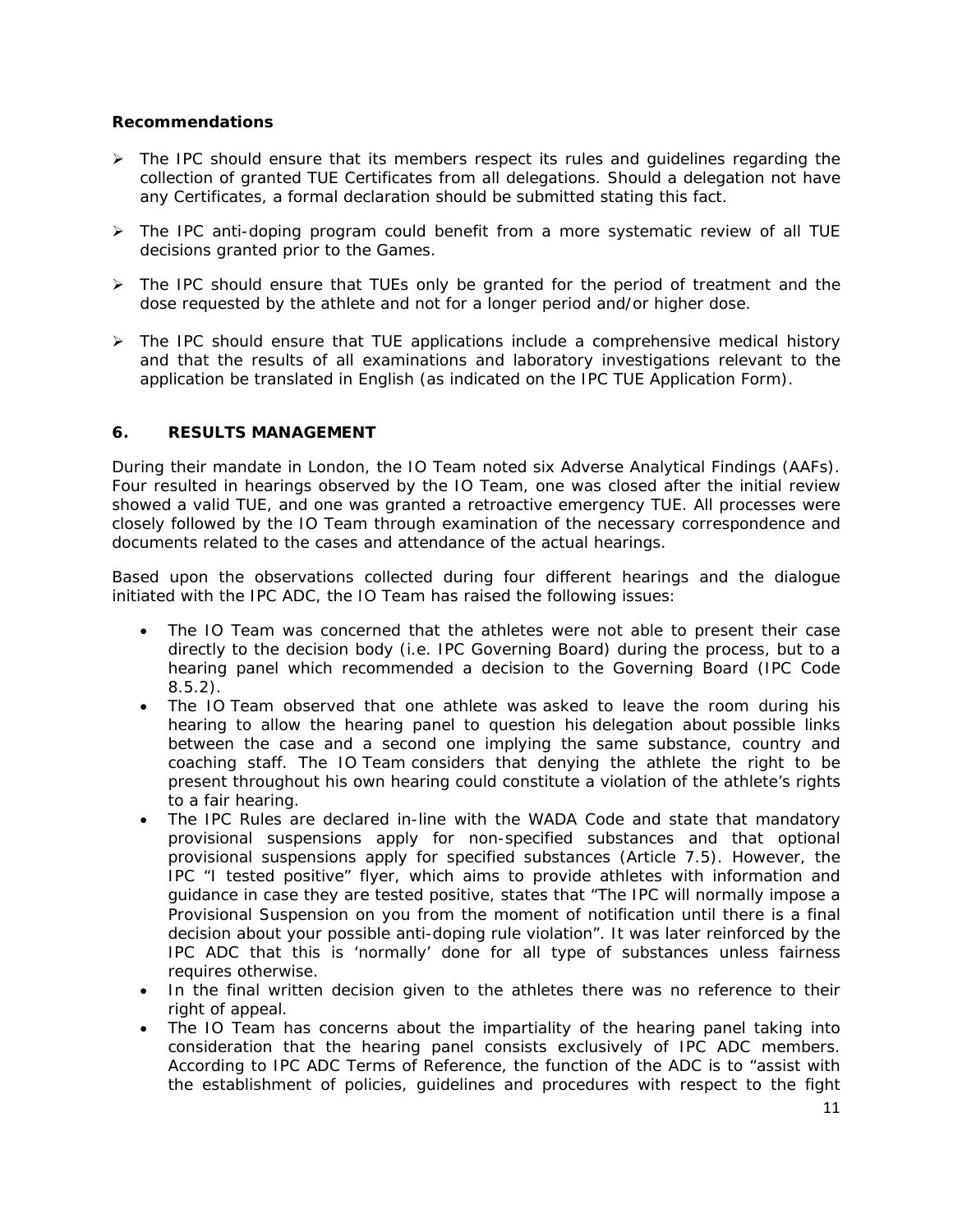against doping, including results management and compliance with internationally accepted regulations, including the World Anti-Doping Code". During the Games, the IO Team observed that the ADC was highly involved in operating the Games antidoping program (policy establishment, informing NPCs on their anti-doping responsibilities, establishing the TDP, ensuring all processes were in place at venues, reviewing all forms, etc.). The fact that members of the ADC have to combine multiple roles could lead to perceived or real challenges related to their independence and impartiality.

On a different matter, during the Games an AAF was reported from a pre-Games national test on an athlete participating in the Games. The IPC offered to obtain the results management authority from the NADO with no success. The NADO then requested its NPC in London to withdraw the athlete from competition, even though he had not had a hearing on the AAF or been formally suspended at the national level as indicated by their national rules. This revealed a loophole in the current rules in place between different ADOs. The IO Team suggests that the IPC address this matter through the current WADA Code review process.

Finally, the IO Team observed that a retroactive TUE for salbutamol was granted to an athlete after returning an AAF for this substance. It is the IO Team's opinion that the athlete should have been requested to prove its claims through a controlled pharmacokinetic study to explain the AAF and therefore allow IPC to properly close the case.

#### **Recommendations**

- With regards to AAFs, the IPC Governing Board should delegate all its powers to the hearing panel. The said hearing panel should decide on the measures and/or sanctions to be applied.
- $\triangleright$  The IPC should review its results management processes and documents as well as how they are operated in practice to ensure that the rights of the athletes are fully protected (also see recommendation in Section 2. Rules and procedures).
- $\triangleright$  In all cases of Anti-Doping Rule Violations (ADRVs) the IO Team recommends that the IPC establishes a separate body to ensure the impartiality of the hearing panel, which should consist of members with no involvement in the management of the anti-doping program of the IPC.